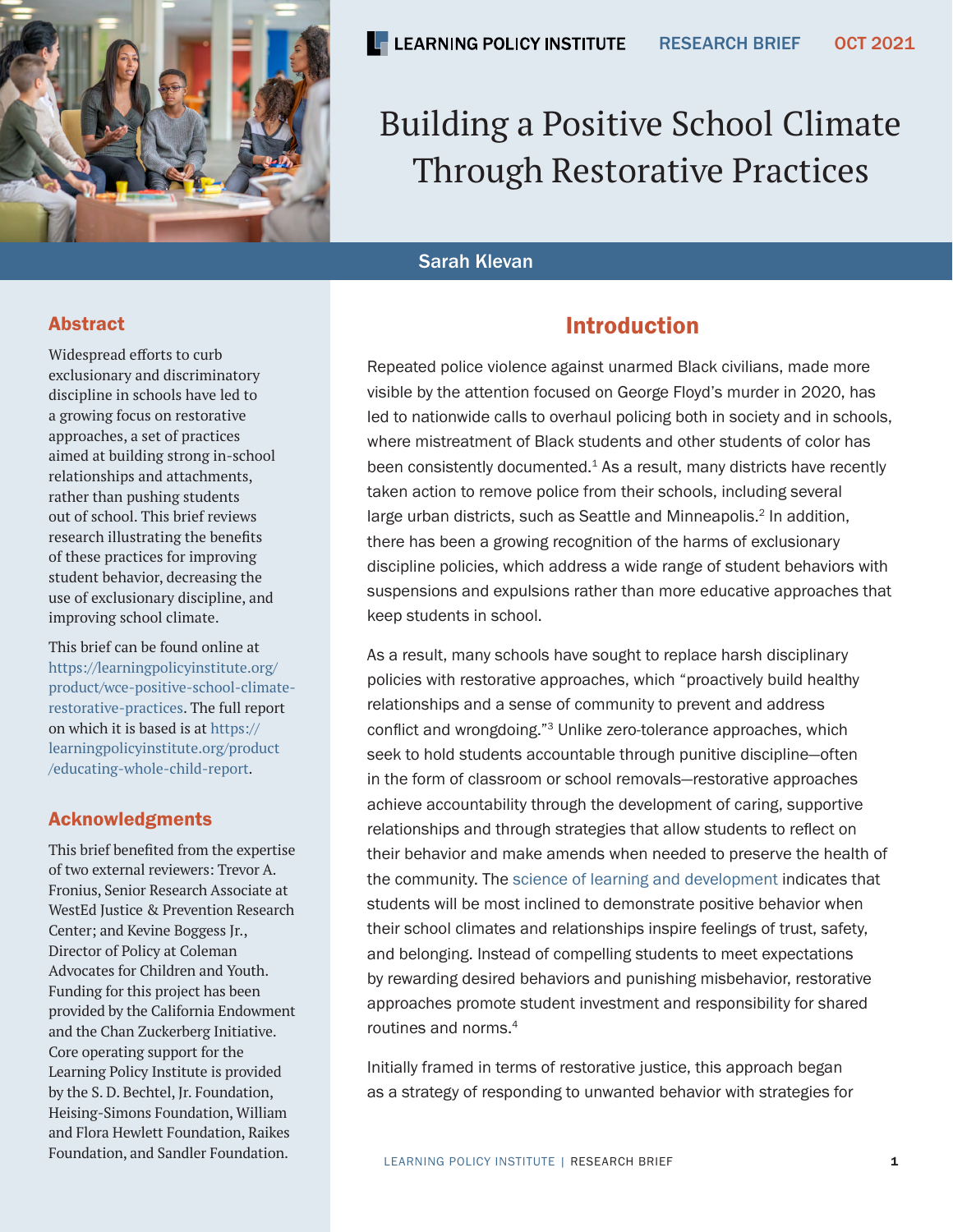mediation, helping students reflect on the results of their behavior, and finding ways to make amends to rejoin the community, rather than being pushed out of school. The framework for restorative practices has expanded to include the means not only for solving conflicts and addressing inappropriate school behavior, but also for achieving shifts in school culture by strengthening in-school relationships and infusing practices such as social and emotional learning and community-building activities into the school day.

Restorative approaches to building school community and encouraging positive behavior require a significant shift away from how schools and districts have traditionally attended to discipline and school culture. For many, this requires *unlearning* practices and perspectives on accountability that have been predominant, not only in our schools but in society at large. In this brief, we present the evidence for restorative approaches and describe what they look like in schools. We also address the question of what it takes to shift the culture of schools and build the capacity of school practitioners to successfully implement restorative practices.

## What Do Restorative Practices Look Like?

As shown in Figure 1, restorative practices range from the informal to the formal. They are designed to build community and repair relationships while supporting reflection, communication, and problem-solving skills for staff and students.



#### Source: Adapted from Wachtel, T. (2016). *Defining restorative*. International Institute for Restorative Practices. [https://www.iirp.edu/restorative](https://www.iirp.edu/restorative-practices/defining-restorative/) [-practices/defining-restorative/](https://www.iirp.edu/restorative-practices/defining-restorative/) (accessed 09/22/21).

In a restorative school environment, staff and students typically have a shared vocabulary that enables community members to express feelings in a healthy, productive way. One of these practices is the use of affective statements, which focus on the perceptions and feelings of the speaker rather than the actions or attributes of the listener. For example, instead of saying, "You are being disrespectful," a teacher might say, "I felt disrespected when you walked out of the classroom."5 This shift in language reflects a key principle of restorative approaches, which is to criticize the deed, not the doer.

Another common practice is the impromptu student conference. An impromptu conference is used to redirect a student's behavior in a way that minimizes disruption to instructional time. A teacher might use an impromptu conference if she notices a student distracted by side conversations. In such an instance, a teacher could invite the student to speak privately and then ask the student restorative questions, such as, "Is there anything going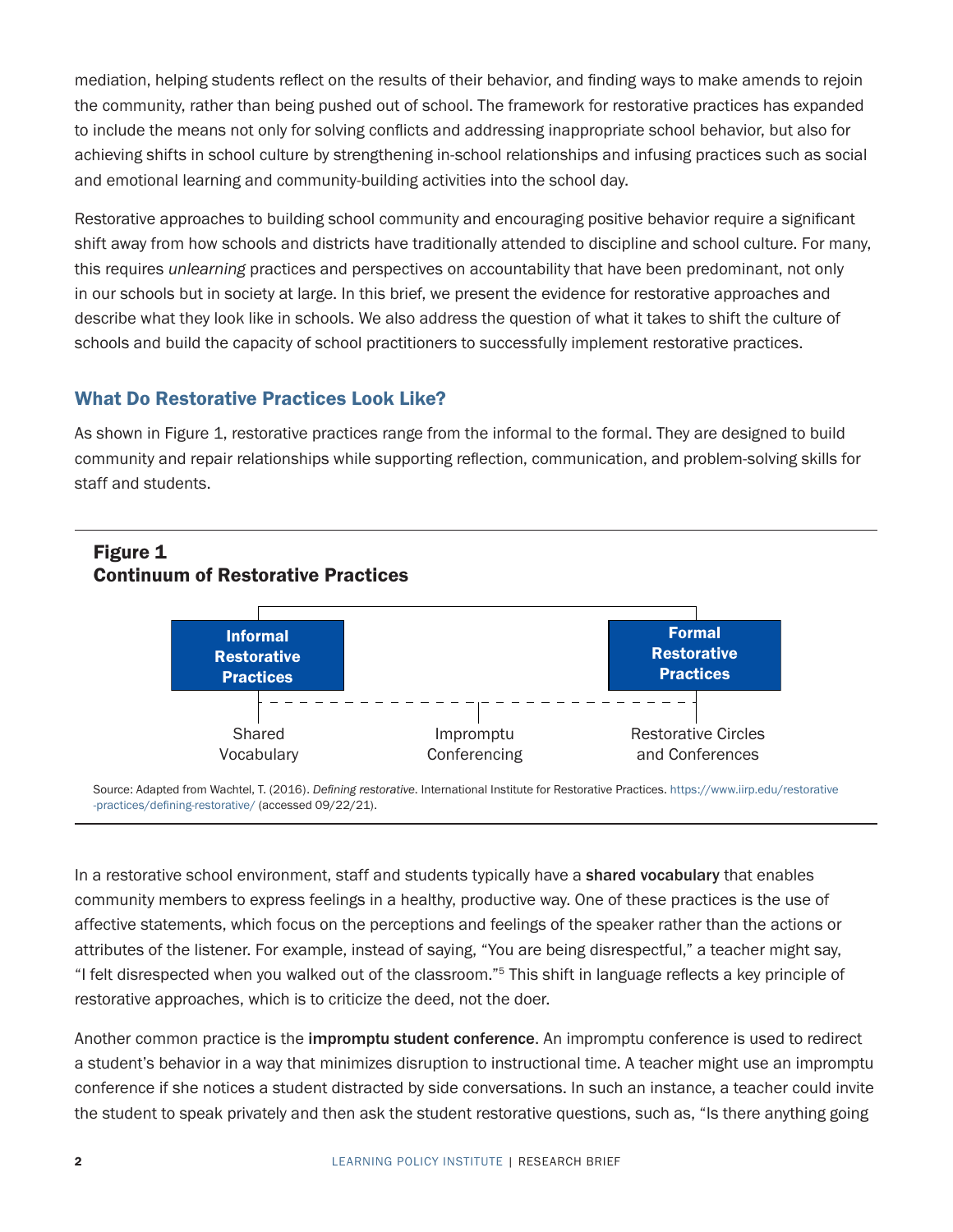on with you today that I should know about?" or "How can I support you right now?" Often, a short, impromptu conference can refocus the student without necessitating a removal from the classroom or undermining the teacher–student relationship.

A cornerstone of restorative approaches is the use of restorative circles. These are structured processes that are guided by a trained facilitator, typically a teacher or other school staff member. A circle can be used for a wide range of purposes, such as building community, helping students connect their experiences to academic content, or welcoming a student back to school after an extended absence. As the name implies, restorative circles take place in a circle; there is a strong emphasis on the importance of listening, facilitated by using a talking piece. Participants know that they may speak when they are holding the talking piece but that otherwise, their job is to listen. An example of a restorative circle is shown below—in this case, reestablishing community for a student who has been away from the school for many months.

### A Reentry Circle at Ralph Bunche High School

In the late afternoon, 15 people are gathered in a classroom for a restorative welcome and reentry circle at Ralph Bunche High School in Oakland, CA. A continuation school, Bunche is designed as an alternative for students who have been underserved in conventional high school settings. Many of the school's 190 students come to Bunche with a history of disciplinary incidents and suspensions and some with prior involvement in the juvenile justice system. $6$  Bunche has utilized restorative approaches since 2012, and the work is guided by a full-time, on-site, restorative justice coordinator.

This reentry circle is for Cedric, a 16-year-old who has recently spent 10 months in a juvenile justice center because he brought a loaded weapon to school. The purpose of the circle is to help Cedric reenter school in a positive way, with support from his school community. The circle includes Cedric's parents, the director of Cedric's group home, the principal, school staff, a student peer, and several district administrators. The circle is facilitated by the school's Restorative Justice Coordinator, Eric Butler.

Butler holds up a stone, the talking piece, and explains that participants will have the floor to speak when they are holding the talking piece. After some context setting and introductory relationship-building questions, Butler asks the circle participants how they plan to support Cedric in his transition back to school. He begins by saying, "I'm a person you can come to any time of day. I got your back." When it's the principal's turn, she says, "I'm . . . going to ensure you get your high school diploma." Cedric's group home director says, "I'm gonna be the person who loves you—loves you to death." It's an overwhelming show of support, causing Cedric to smile broadly, cover his face with his hands, and say, "Y'all made me blush."

Most successful circles have a turning point at which a shared sense of trust has formed and participants are willing to be more vulnerable. At this point in the circle, the group has coalesced around a shared sense of purpose; they are here to show Cedric that he has an opportunity for a fresh start and a network of support. Furthermore, Cedric has internalized that the group cares for him and wants him to succeed. Reflecting on this part of the circle, Cedric shared, "It touched me. It made me feel like I can do it. At first I didn't really trust them, but then they . . . told the truth about how they felt . . . so I was like . . . I can give them a chance."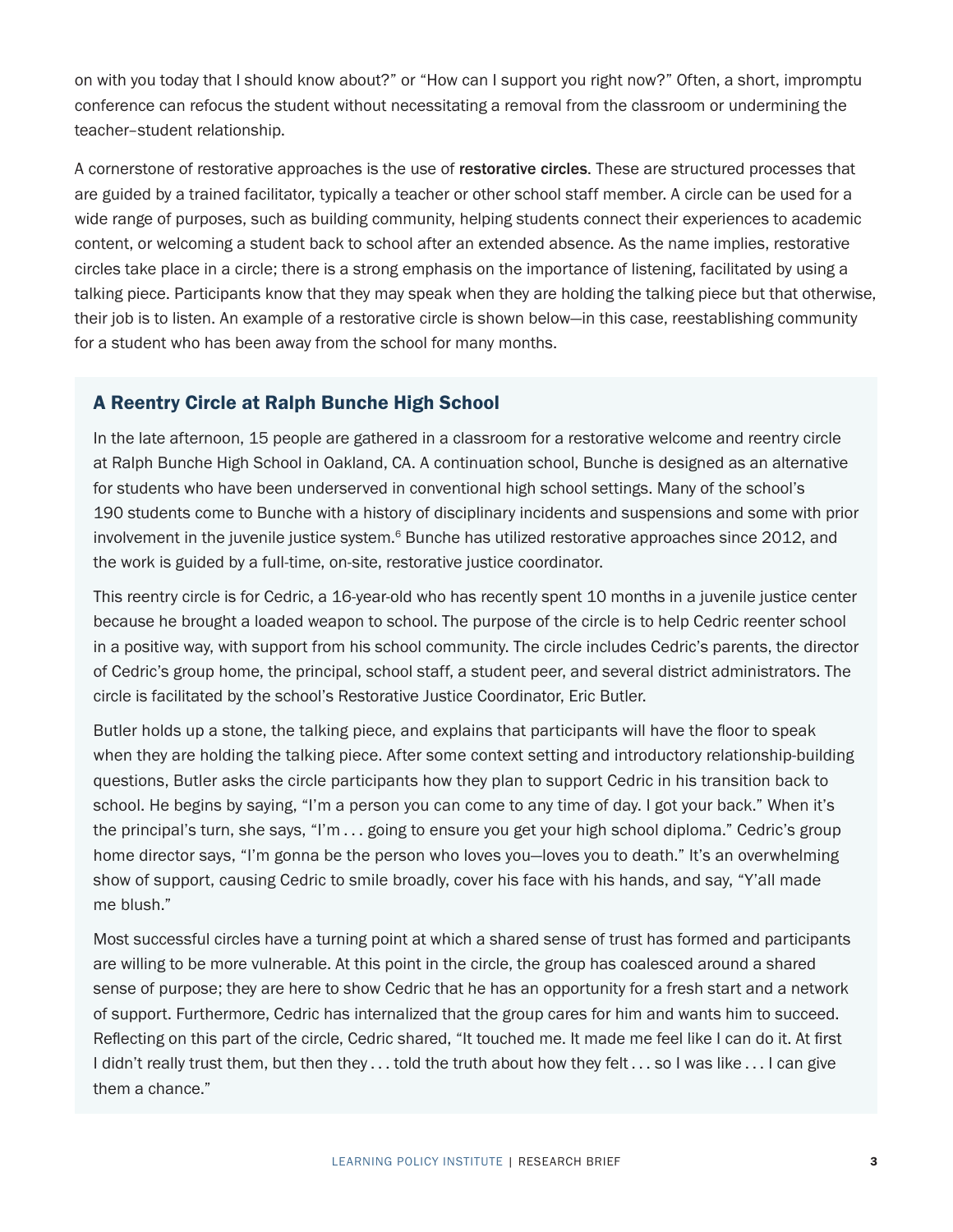In the concluding phase of the circle, the participants develop a support plan for Cedric. Butler will function as an on-campus go-to person for Cedric, and the group identifies school resources to support Cedric's transition, such as tutoring and an internship program. They assign staff and family members to monitor the plan, and the group decides to reconvene a month later to monitor progress. Butler suggests that they end the circle by "showing Cedric and his mother some love." It's heartening to see how Cedric has transformed over the course of the circle, at first apprehensive and now all smiles, embracing the circle participants who have committed to supporting his transition back to school.

Source: Adapted from Oakland Unified School District. (n.d.). *Restorative justice in Oakland schools* [video recording]. [https://www.ousd.org/Page](https://www.ousd.org/Page/12328) [/12328](https://www.ousd.org/Page/12328) (accessed 02/16/21).

Restorative conferences are similar to restorative circles but are used specifically to facilitate conflict resolution. Conferences are typically mediated by a skilled facilitator who has been trained on the restorative line of questioning. The facilitator will guide the participants through questions, such as the following: What happened? What were you thinking when this happened? Who was affected by what happened? What needs to happen to make this situation right?<sup>7</sup> Restorative conferences include those involved in the conflict as well as those who were affected or harmed by the conflict, and the purpose of the conference is to move the participants from a place of disconnection to a place of connection, in which feelings have been acknowledged and a means for repairing harm has been agreed upon.

Restorative practices represent a tidal shift away from the zero-tolerance discipline and safety policy that dominated the education landscape for several decades. This approach emphasized compliance approaches to discipline, sought through a range of escalating punishments for behavior that include a heavy emphasis on exclusion from school through suspension and expulsion.

### The Harmful Impact of Exclusionary Discipline

A substantial body of research shows that suspensions and expulsions are strongly linked to a wide range of negative outcomes for students, including missed instructional time, low achievement on standardized exams, involvement in the juvenile and criminal justice systems, and high school dropout.<sup>8</sup> Students who have been suspended are three times more likely to drop out of high school by 10th grade than students who have never been suspended.<sup>9</sup>

The negative outcomes associated with punitive school environments are especially harmful for students of color and students with disabilities. Research dating back to 1975 has consistently documented the disproportionate use of punitive discipline practices for these student groups.10 A 2014 report issued by the U.S. Department of Education's Office for Civil Rights indicates that Black students, in particular, are suspended and expelled at three times the rate of White students and that students with disabilities are twice as likely to receive a suspension than students without disabilities.<sup>11</sup> The same report indicates that Black students are more than two times more likely to be referred to law enforcement or arrested than White students.<sup>12</sup> Research has also confirmed that this overrepresentation is not because Black students display higher rates of misbehavior than other students but because they are punished more harshly for similar offenses.<sup>13</sup> More recent research documents that additional student groups, including Latinx students and Native American students, are harmed by these policies as well.<sup>14</sup>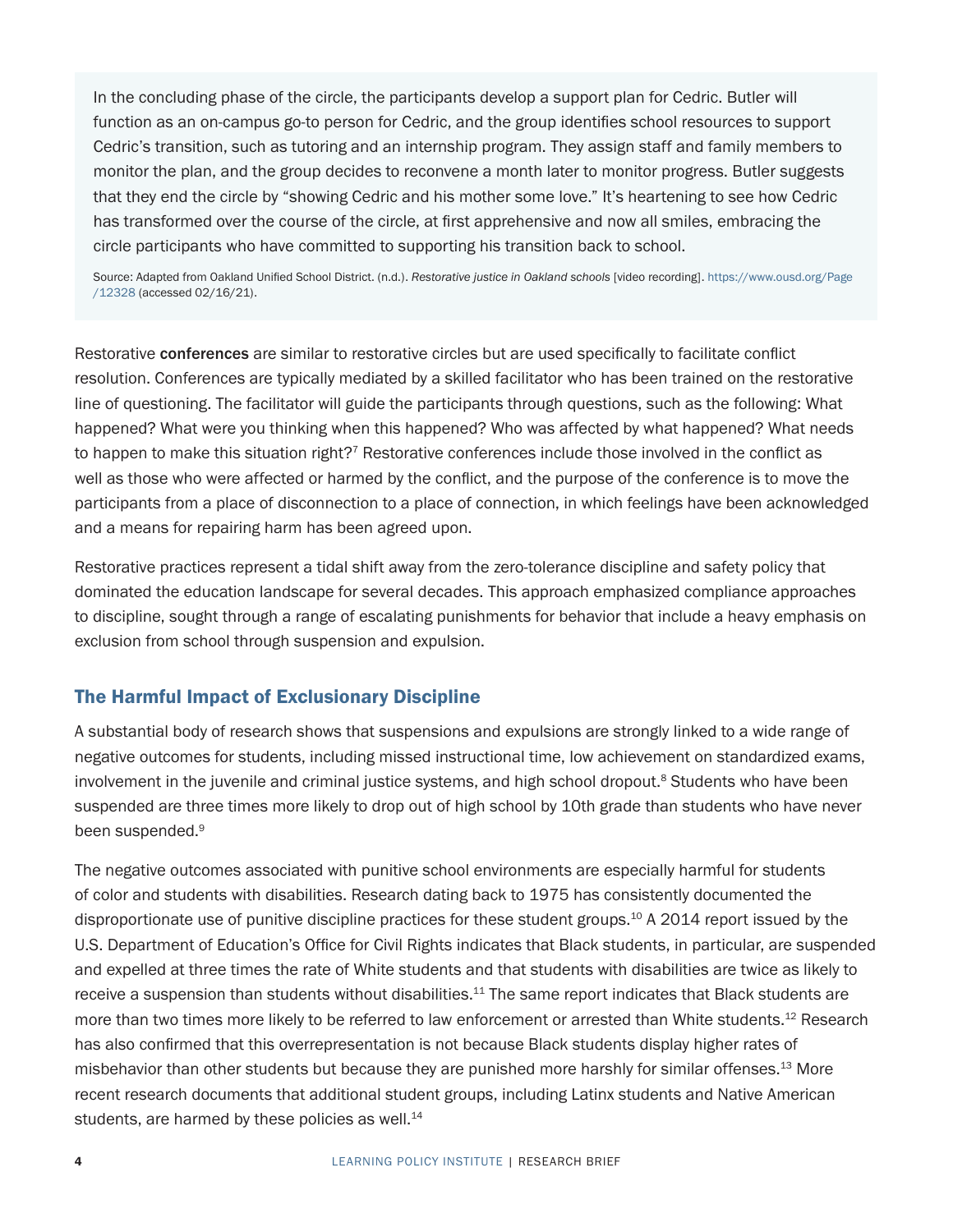Zero-tolerance approaches were accompanied by a surge of hard security in schools, including the widespread use of security equipment—such as surveillance cameras and metal detectors—and the increased presence of school resource officers to monitor student behavior.<sup>15</sup> As a result, incidents previously resolved internally by educators, such as class disruptions or physical altercations, are more often referred to school police and then to municipal police. This has contributed to the disproportionate criminalization of Black and Brown youth, a phenomenon that has expanded what is now called the school-to-prison pipeline.16

Though an assumed benefit of removing misbehaving students from school is a more orderly environment, schools with greater levels of student exclusion have poorer ratings of school climate. Research indicates that, rather than deterring future misbehavior, exclusionary discipline policies increase the likelihood of future misbehavior.17 The well-documented, harmful consequences of zero-tolerance policies have contributed to a rapid expansion in the interest in and implementation of restorative approaches across schools in the United States.

#### Impact of Restorative Approaches on Student and School Outcomes

A growing body of research indicates that restorative practices are beneficial. In interpreting this research, it is important to understand that restorative practices are defined in myriad ways across studies. In many cases, studies are focused on narrower approaches to what are often called "restorative justice" programs, which affect relatively few students in a school because they address only interventions for offending behavior rather than holistic approaches to improving school climate and relationships. Other studies address the broader range of practices we described earlier that take a schoolwide approach. The evidence for narrow approaches is not as strong as the evidence for universal approaches. For this reason, we have taken great care to clarify what we mean by restorative approaches and to examine studies that seek to utilize a whole school approach.

As research findings accrue, they point toward positive impacts of restorative approaches on student behavior, disciplinary outcomes and disparities, and school climate. Numerous descriptive studies have found that restorative practices are not only associated with improvement in student behavior (e.g., decreases in fighting and bullying),<sup>18</sup> but also with a decrease in office referrals, classroom removals, suspensions, and expulsions.<sup>19</sup> These findings are corroborated by a randomized control trial (RCT) of a whole school restorative initiative, which examines outcomes from the 2015–16 and 2016–17 school years across 44 elementary, middle, and high schools in Pittsburgh, PA. The report finds that program implementation led to a reduction in disciplinary disparities between Black and White students and resulted in a 16% reduction in days lost to suspension, a finding that was statistically significant across several student groups, including Black students, students from low-income families, and students with disabilities.<sup>20</sup>

Studies also suggest a link between restorative approaches and improved school climate outcomes, including increased levels of student connectedness, improved relationships between students and teachers, and improved perceptions of school climate.<sup>21</sup> For example, an evaluation of a restorative program piloted in Minneapolis Public Schools found that students were more likely to report that they liked school and had an adult at their schools that they could talk to if they needed help after participating in a restorative conference.<sup>22</sup> A separate study found that teachers who were perceived by their students as frequent implementors of restorative practices (as compared with teachers perceived as infrequent implementors) had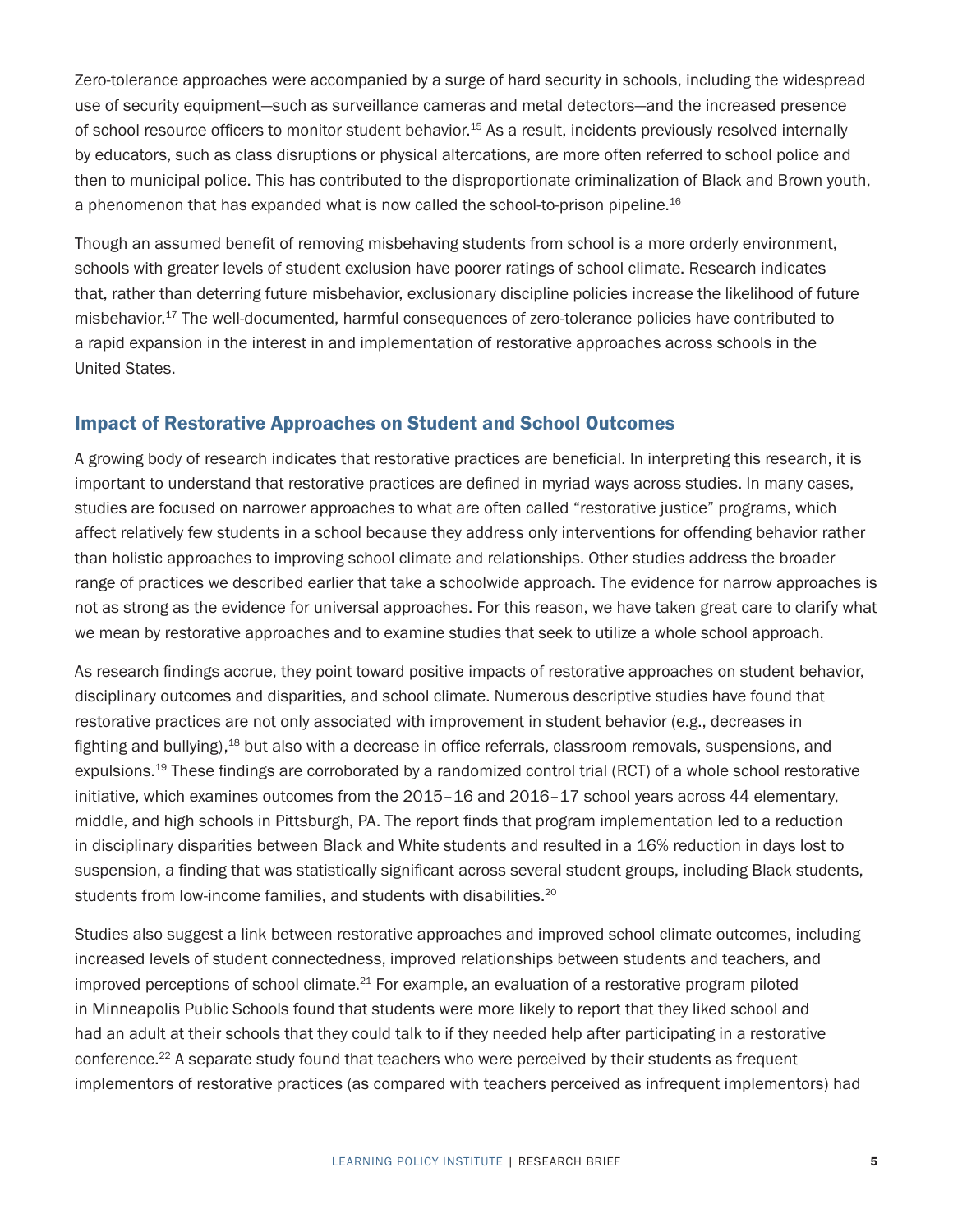better relationships with their students, based on survey items that asked students the extent to which their teachers liked them, enjoyed having them in class, and listened to them.<sup>23</sup> Findings from an RCT of restorative approaches in Pittsburgh Public Schools also documented statistically significant increases in teacher-reported school safety in schools that had implemented restorative practices.<sup>24</sup>

Research has also pointed out—both directly and indirectly—the challenges in implementing restorative practices. For example, a recent RCT evaluating the impact of restorative programs across the state of Maine found little difference in the distribution of restorative practices between the treatment and the control groups of schools. As a result, the study detected no significant differences in impact between treatment and control groups, on average. However, stronger implementation of the restorative practices made a difference. Researchers found that students' self-reported experience with restorative practices significantly predicted improved peer attachment, school climate, and social skills.<sup>25</sup>

A more recent study of a large-scale data set in California that allowed for statistical controls for student and school characteristics found that students with higher levels of exposure to restorative practices experienced less punitive discipline, as well as smaller racial disparities in discipline and improvements in academic achievement. These findings pertained to all groups of students.26

## What Does It Take to Implement Restorative Approaches?

Because restorative approaches require a substantial shift away from traditional discipline and school climate practices, the work of integrating restorative approaches into school settings is complex and takes time. Studies of the implementation and effectiveness of restorative practices have elevated key lessons about what is needed to successfully implement restorative approaches, which we highlight here.

#### Incorporate restorative practices as one of many strategies for improving school culture

Restorative practices are most successful when they are incorporated into educational settings that use a range of strategies to promote positive school climates and relationships. For example, Bronxdale High School, located in the northeast section of the Bronx in New York City, has implemented a constellation of structures and restorative practices to transform itself into a caring school community that outperforms its peers in credit accrual, graduation rates, and postsecondary enrollment.

A [recent study](https://learningpolicyinstitute.org/product/social-and-emotional-learning-case-study-bronxdale-report) of Bronxdale shows that the school has allocated considerable resources toward a robust restorative approach, including two full-time positions for restorative deans with extensive experience using restorative practices. The deans provide professional development for staff on topics such as collaborative problem-solving and facilitating restorative circles. As a result, circles are used widely and for various purposes. For example, the school has facilitated 9th-grade orientation using restorative circles, and circles are used to build community in subject-area classes and advisories.

The success of Bronxdale's restorative approach is rooted in the school's commitment to building healthy in-school relationships and a positive school culture. The school prioritizes small class sizes, providing an opportunity for students and teachers to develop close relationships. Additionally, every student is assigned to an advisory that meets multiple times a week, ensuring that each student has a close connection with at least one adult. Bronxdale has also implemented a peer mentorship program in which pairs of 12th-grade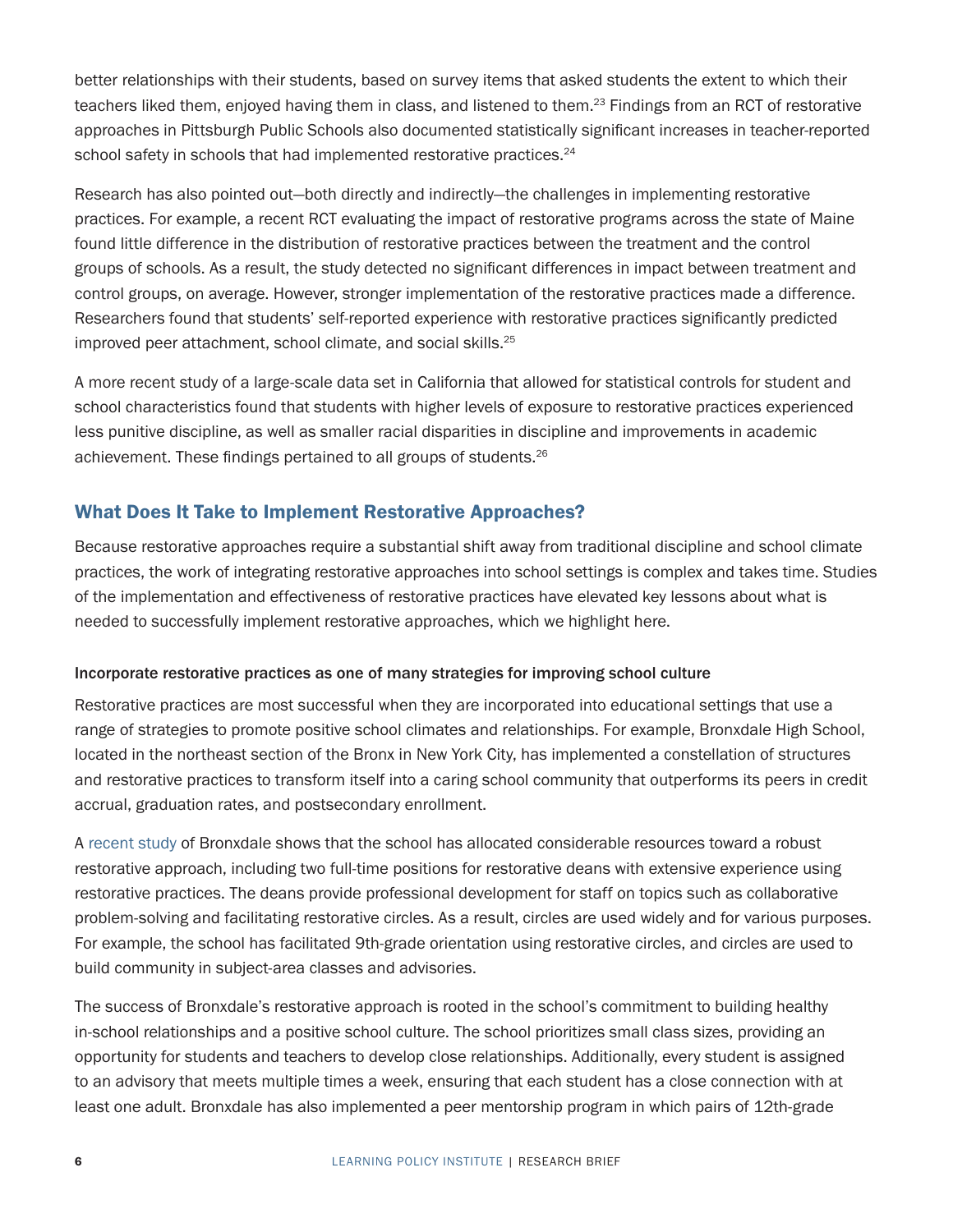students lead advisories for incoming freshmen. The program not only serves to introduce new students to the school culture but also serves as a means for 12th-graders to become school leaders who model expectations of student behavior. These practices and programs create regular opportunities for school members to build community and strong interpersonal relationships, creating a foundation for the success of restorative practices.

#### Utilize a whole school approach

In a whole school approach, restorative practices are used primarily as a tool to build community and relationships rather than as a reactive approach to disciplinary incidents. Implementing a whole school approach involves engaging all staff, not just teachers and administrators, in training and implementation. A hallmark of whole school restorative approaches is a tiered system in which lower tiers include proactive practices that build a positive school community for all students and upper tiers specify nonpunitive responses to disciplinary incidents. The Oakland Unified School District, for example, has implemented a three-tiered model for restorative approaches. Tier 1 practices are intended for all students and include social and emotional skill development and informal restorative practices for community and relationship building. Tiers 2 and 3 include practices such as nonpunitive responses to harm and/or conflict as well as support for students' successful reentry following suspensions, extended absence, or incarceration (see the discussion in "A Reentry Circle at Ralph Bunche High School" above).<sup>27</sup>

#### Focus on building staff buy-in and capacity

Because restorative methods represent a departure from the way that schools have traditionally approached discipline and school culture, building practitioners' capacity to operate within a restorative framework is essential. Support of leadership is critical for two reasons: First, school leaders must understand and be able to model restorative practices and provide feedback to their staff. Second, when school leaders are invested in restorative approaches, they are able to serve as necessary champions for school-level change. Although support from school leadership is crucial, buy-in must be present at all levels to sustain restorative approaches, as administrator turnover is inevitable.

Consider, for example, the substantial investments in resources that were required to implement the Pursuing Equitable and Restorative Communities (PERC) program in Pittsburgh Public Schools (PPS):<sup>28</sup>

- 4 full days of professional development to introduce all school staff to the core principles of restorative approaches and train staff on how to facilitate restorative practices, provided by the International Institute for Restorative Practices (IIRP)
- the creation of school-based restorative teams that met regularly with an IIRP coach
- on-site IIRP coaching visits in which coaches modeled restorative practices, observed classrooms, and provided feedback to school staff
- monthly professional learning groups in which staff discussed their experiences with restorative practices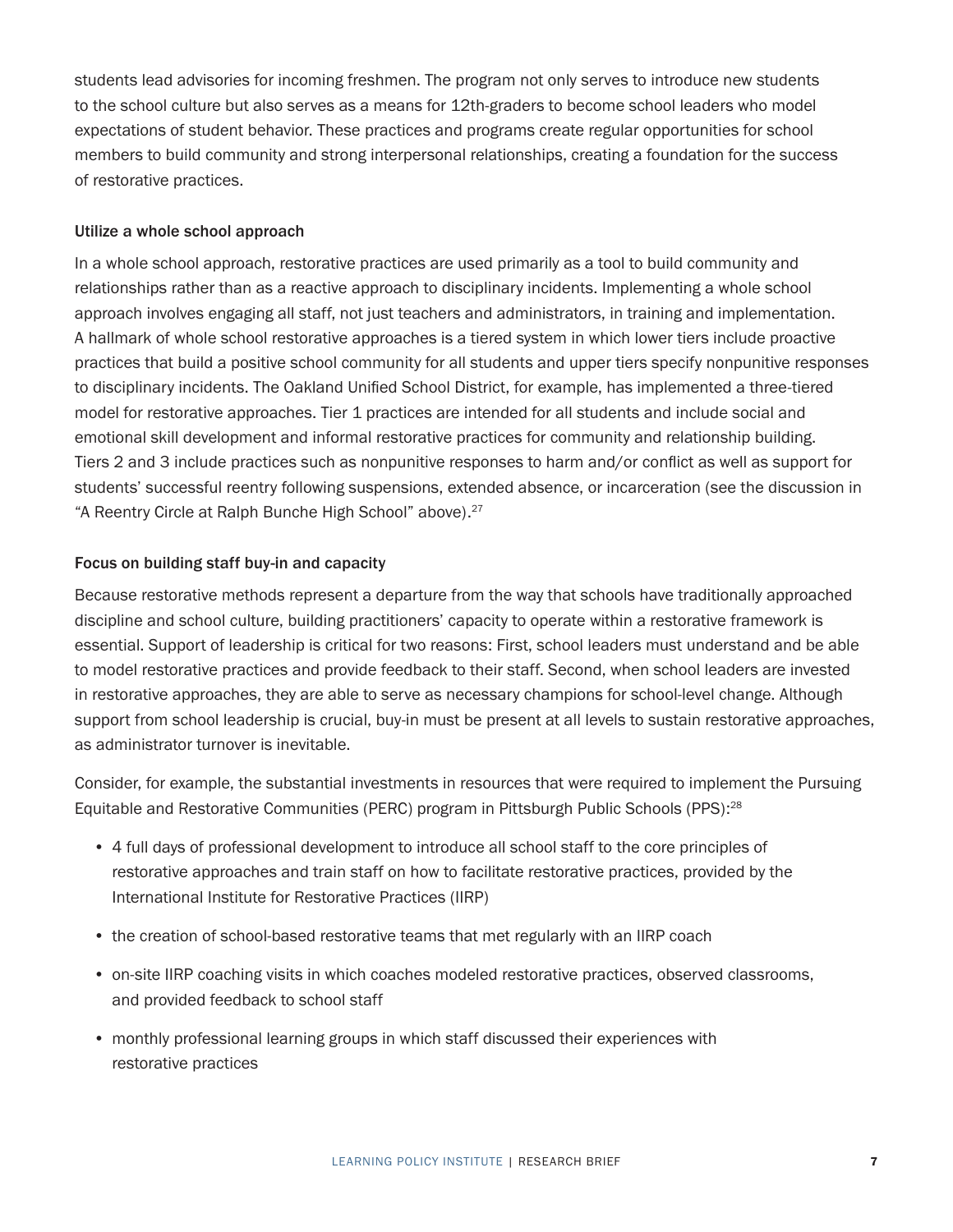The investment made by PPS illustrates the intensive resources needed to build knowledge and skills among staff so they can successfully implement restorative approaches.

Because of the sustained and intensive supports required for implementation, investment in restorative approaches is a long-term endeavor, not a quick fix. For example, a study of the implementation of restorative approaches in Baltimore Public Schools suggests 3-5 years as a reasonable timeline.<sup>29</sup> It is important that district and school staff understand from the outset that it takes time to develop the buy-in and capacity needed to successfully implement restorative approaches and that results on student outcomes should not be expected prematurely.

#### Develop meaningful accountability and data collection systems

Districts and schools should think strategically about the types of accountability systems that will allow them to implement and evaluate restorative approaches to discipline. This includes the development of data collection systems that accurately document behavior incidents as well as school responses (e.g., restorative circle, detention). Additionally, school discipline data should be publicly available in formats that easily allow for disaggregation by race, gender, and other student subgroups. This will support schools in determining whether restorative practices are leading to desired changes and guide schools in making course corrections as needed.30

Additionally, districts and schools need access to multiple measures of school safety and school climate, beyond records of behavior incidents and disciplinary responses. Given that restorative approaches emphasize improving in-school relationships and overall school climate, survey measures that capture student, teacher, and parent perceptions of school safety and climate are essential for measuring the impact of restorative approaches. Several validated surveys, available to schools and districts at no cost, measure school climate and students' social and emotional well-being. States can support districts in using these measures in their accountability systems. For example, California's [latest budget](https://leginfo.legislature.ca.gov/faces/billNavClient.xhtml?bill_id=202120220AB130) allocates \$6 million to train districts on using school climate surveys.<sup>31</sup>

#### Establish district-level infrastructure

District-level policy that supports restorative approaches goes a long way. Not only does it send a strong message in support of restorative approaches, but it also increases the likelihood that districts will provide needed support for implementation. Districts have enacted supportive policies in varied ways. Several districts, including large urban districts, such as Pittsburgh, Denver, New York City, and Oakland, have revised their codes of conduct to include restorative interventions as responses to instances of misbehavior. In some cases, revisions to the discipline code have been accompanied by additional state or district policies. For example, California has eliminated the use of suspensions as a disciplinary response to "disruption and willful defiance" for k–8 students; "disruption and willful defiance" is an ambiguous category that includes offenses such as refusing to take off a hat or not turning in homework.<sup>32</sup>

In Baltimore, the district CEO and the Board of School Commissioners pledged to make Baltimore City Schools (City Schools) a restorative practice district. In 2017, City Schools released its Blueprint for Success, which adopts restorative practices across the district and outlines plans for intensive training for 15 schools. As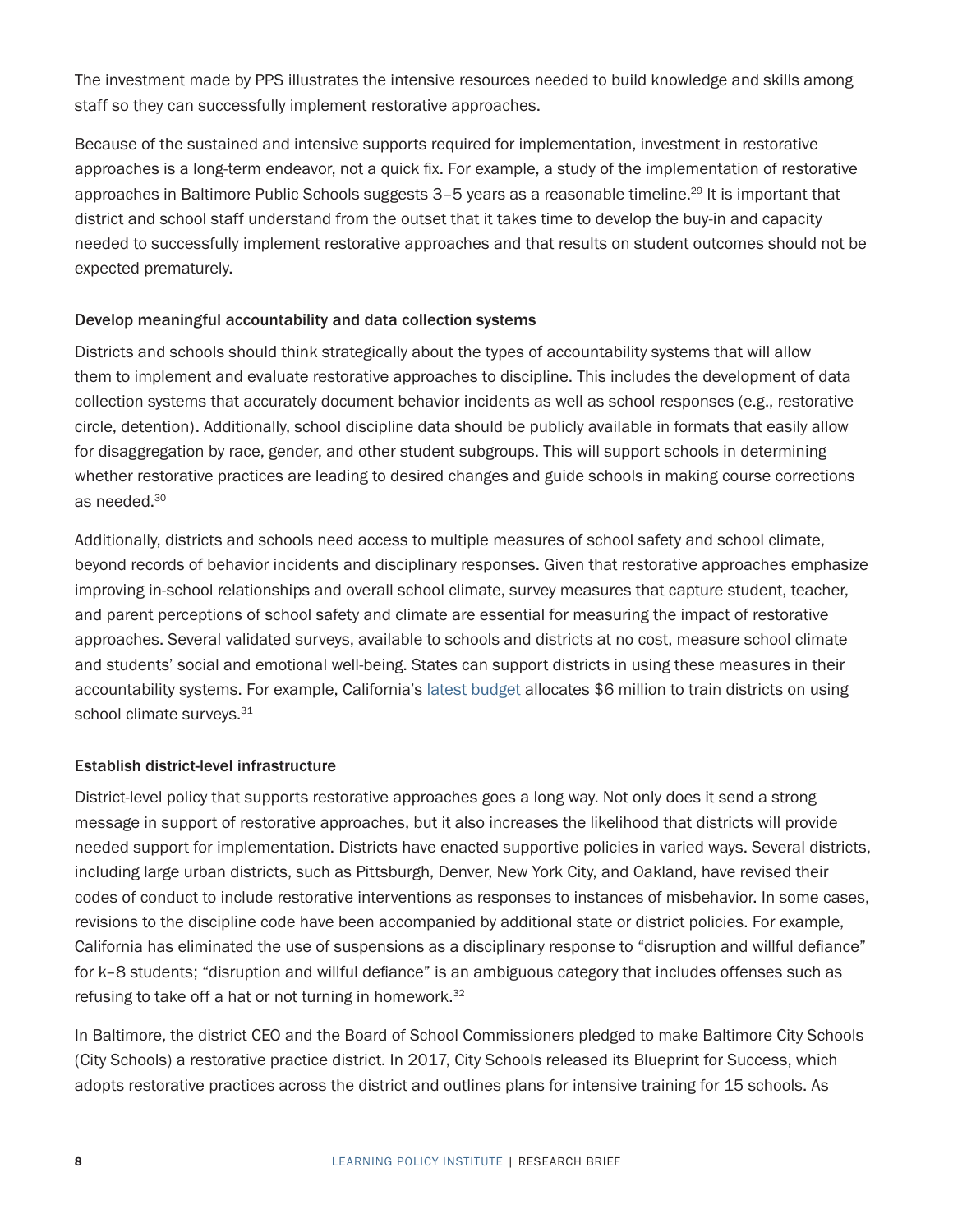part of the district's transformation to a restorative district, many central office staff, including school social workers, the entire Baltimore City School Police force, and Family and Community Engagement Liaisons, have participated in training focused on restorative practices.<sup>33</sup> These types of district-level commitments accelerate the use of restorative approaches in schools and provide support to in-school practitioners.

#### Center student and community voices

Across the country, youth and community-based organizations have led movements to eliminate punitive, zero-tolerance discipline—often accompanied by the presence of police—from schools and replace it with approaches focused on strengthening school communities and relationships. The Dignity in Schools Campaign, for example, is a national coalition focused on eliminating the school-to-prison pipeline. It has over 100 chapters and member organizations across the country. In 2020, the Dignity in Schools California chapter supported numerous local campaigns to eliminate police presence in schools, with victories in Oakland, Sacramento, and San Francisco, among several other districts. These campaigns were advanced by coalitions of student leaders and community-based organizations, such as the Black Organizing Project in Oakland, Californians for Justice, and Fresno Barrios Unidos.

In Fresno Unified School District, located in California's Central Valley, youth have led the movement to strengthen school relationships and communities through restorative practices in partnership with Californians for Justice (CFJ), a statewide organization that engages youth in racial justice campaigns. Fresno students have succeeded in lowering the student-to-counselor ratio in their district, expanding race and social justice courses to all Fresno high schools, and moving the district to adopt and fund a restorative framework for district high schools. These efforts are part of [CFJ's Relationship Centered Schools campaign.](https://caljustice.org/our-work/rcs/) The campaign was sparked by results of the California Healthy Kids Survey, which indicated that 1 in 3 high school students could not identify a single caring adult at school. Understanding the importance of relationships for enhancing student success and well-being, CFJ has partnered with Fresno (as well as three other school districts) to redesign schools with structures and practices that more systematically integrate social and emotional learning and develop systems to deepen relationships among students and staff.

Given the critical role that student leaders and youth and community organizations have played in advancing restorative approaches across California and the country, it is imperative that districts continue to center their perspectives, experiences, and expertise. Districts have approached this in varied ways. Padres & Jóvenes Unidos, which has organized for racial justice in Denver Public Schools (DPS) for over 2 decades, has worked closely with DPS to rewrite its disciplinary code and to codevelop restorative, culturally responsive disciplinary approaches.<sup>34</sup> Similarly, community-based organizations, such as Restorative Justice for Oakland Youth (RJOY) and Catholic Charities of the East Bay (CCEB), have played a critical role in the Oakland Unified School District since the district adopted restorative approaches. RJOY and CCEB worked with Oakland Unified to develop a district vision for restorative practices, create a district implementation guide, and build the capacity of district staff to implement restorative practices successfully. Oakland has also implemented a Peer Restorative Justice Program, which trains several hundred student leaders each year so that they can facilitate restorative circles at their schools.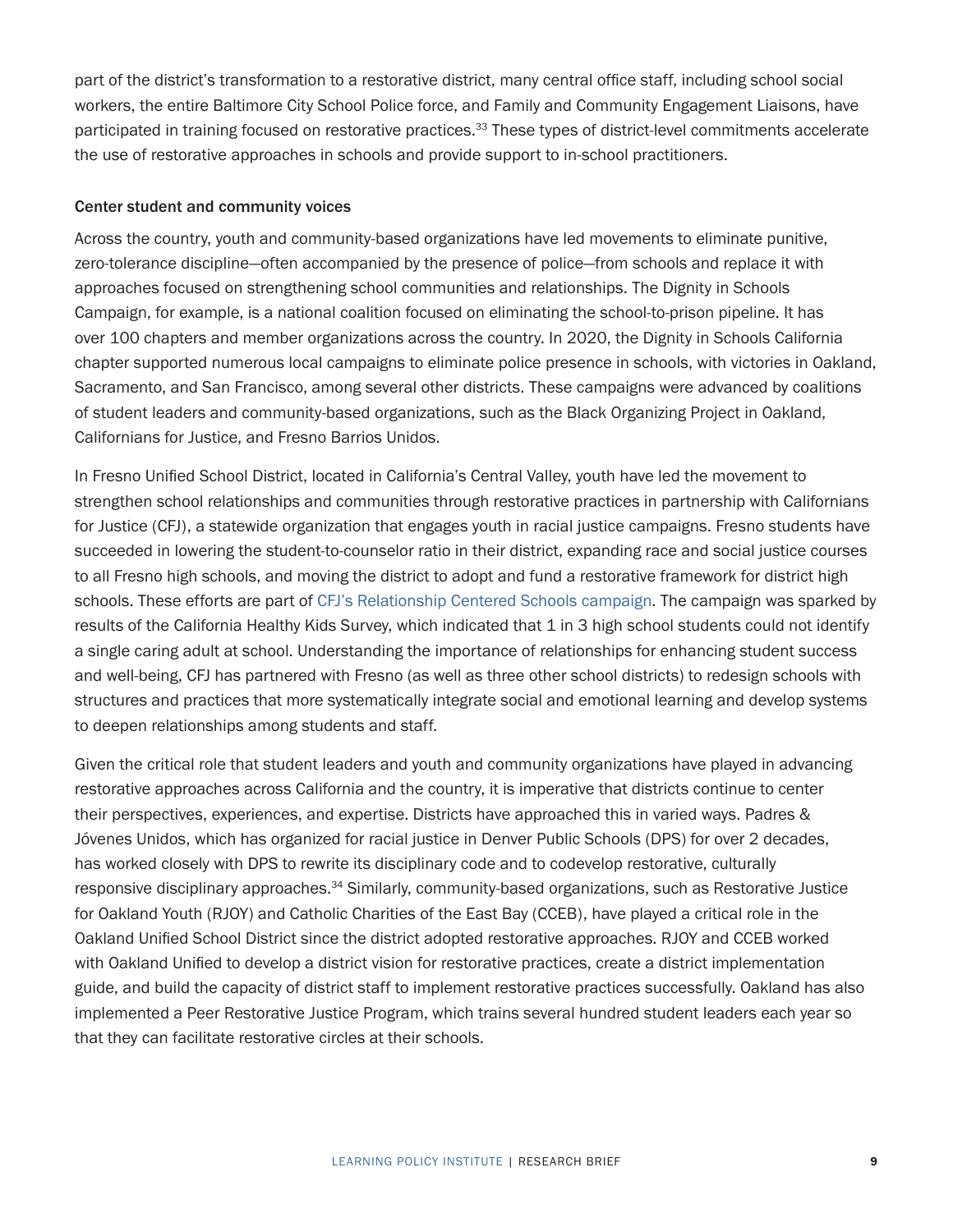#### **Conclusion**

Draquari McGhee, a student leader with CFJ Fresno, explains:

School should be a place where no student has to worry about feeling excluded—where we can talk to a caring adult in our time of need. The need . . . for better relationships is universal. It's something we all need to succeed in life.<sup>35</sup>

Draquari's statement reflects the motivating ideas behind activism across the country that has sought to eliminate police and zero-tolerance discipline from schools and to rededicate associated resources to restorative practices. These movements are propelled by overwhelming evidence that harsh disciplinary policies in schools, coupled with the presence of police, contributes to the criminalization of Black and Brown youth. Unlike zero-tolerance approaches, restorative practices are grounded in the science of learning and development in that they prioritize supportive relationships with adults, which are essential for students' healthy development and academic success.36 As evidence of the benefits of restorative approaches continues to accumulate, districts and schools have the opportunity to prioritize what students, families, and community advocates have long sought: safe, inclusive schools that promote well-being and connectedness.

## **Endnotes**

- 1. Gregory, A., Skiba, R., & Noguera, P. (2010). The achievement gap and the discipline gap: Two sides of the same coin? *Educational Researcher*, *39*(1), 59–68.<https://doi.org/10.3102/0013189X09357621>; Skiba, R., & Knesting, K. (2001). Zero tolerance, zero evidence: An analysis of school disciplinary practice. *New Directions for Youth Development*, *92*, 17–43.<https://doi.org/10.1002/yd.23320019204>.
- 2. Riser-Kositsky, M., & Sawchuck, S. (2021, June 4). Which districts have cut school policing programs? *Education Week*. [https://www.edweek.org](https://www.edweek.org/leadership/which-districts-have-cut-school-policing-programs/2021/06) [/leadership/which-districts-have-cut-school-policing-programs/2021/06](https://www.edweek.org/leadership/which-districts-have-cut-school-policing-programs/2021/06) (accessed 09/08/21).
- 3. Schott Foundation for Public Education, Advancement Project, American Federation of Teachers, & National Education Association. (2014). Restorative practices: Fostering healthy relationships and promoting positive discipline in schools. [http://schottfoundation.org/sites/default/files](http://schottfoundation.org/sites/default/files/restorative-practices-guide.pdf) [/restorative-practices-guide.pdf](http://schottfoundation.org/sites/default/files/restorative-practices-guide.pdf).
- 4. Darling-Hammond, L., & Cook-Harvey, C. M. (2018). *Educating the whole child: Improving school climate to support student success*. Learning Policy Institute.
- 5. Wachtel, T. (2016). *Defining restorative*. International Institute for Restorative Practices.
- 6. Oakland Unified School District. (2015). *Ralph J. Bunche High School: Welcome to the school of resiliency*.
- 7. Wachtel, T. (2016). *Defining restorative*. International Institute for Restorative Practices.
- 8. Gregory, A., & Ripski, M. (2008). Adolescent trust in teachers: Implications for behavior in the high school classroom. *School Psychology Review*, *37*, 337–353. [https://doi.org/10.1080/02796015.2008.12087881;](https://doi.org/10.1080/02796015.2008.12087881) Skiba, R., & Knesting, K. (2001). Zero tolerance, zero evidence: An analysis of school disciplinary practice. *New Directions for Youth Development*, *92*, 17–43. [https://doi.org/10.1002/yd.23320019204.](https://doi.org/10.1002/yd.23320019204)
- 9. Schott Foundation for Public Education. (2012). *The urgency of now: The Schott 50 state report on public education and black males*. <http://blackboysreport.org/bbreport2012.pdf> (accessed 10/21/21).
- 10. American Psychological Association Zero Tolerance Task Force. (2008). Are zero tolerance policies effective in the schools? An evidentiary review and recommendations. *American Psychologist*, *63*(9), 852–862.<https://doi.org/10.1037/0003-066X.63.9.852>; Fabelo, T., Thompson, M., Plotkin, M., Carmichael, D., Marchbanks, M., III, & Booth, E. (2011). *Breaking schools' rules: A statewide study of how school discipline relates to students' success and juvenile justice involvement*. Justice Center: The Council of State Governments and the Public Policy Research Institute; Gregory, A., Skiba, R., & Noguera, P. (2010). The achievement gap and the discipline gap: Two sides of the same coin? *Educational Researcher*, *39*(1), 59–68. [https://doi.org/10.3102/0013189X09357621;](https://doi.org/10.3102/0013189X09357621) Krezmien, M., Leone, P., & Achilles, G. (2006). Suspension, race, and disability: Analysis of statewide practices and reporting. *Journal of Emotional and Behavioral Disorders*, *14*(4), 217–226. [https://doi.org/10.1177](https://doi.org/10.1177/10634266060140040501) [/10634266060140040501](https://doi.org/10.1177/10634266060140040501).
- 11. Loveless, T. (2017). *How well are American students learning?* Brown Center on Education Policy at Brookings; U.S. Department of Education Office for Civil Rights. (2016). *2013–2014 Civil rights data collection: A first look*.
- 12. U.S. Department of Education Office for Civil Rights. (2016). *2013–2014 Civil rights data collection: A first look*.
- 13. Fabelo, T., Thompson, M., Plotkin, M., Carmichael, D., Marchbanks, M., III, & Booth, E. (2011). *Breaking schools' rules: A statewide study of how school discipline relates to students' success and juvenile justice involvement*. Justice Center: The Council of State Governments and the Public Policy Research Institute; Gregory, A., Skiba, R., & Noguera, P. (2010). The achievement gap and the discipline gap: Two sides of the same coin? *Educational Researcher*, *39*(1), 59–68.<https://doi.org/10.3102/0013189X09357621>; Skiba, R., & Knesting, K. (2001). Zero tolerance, zero evidence: An analysis of school disciplinary practice. *New Directions for Youth Development*, *92*, 17–43. [https://doi.org](https://doi.org/10.1002/yd.23320019204) [/10.1002/yd.23320019204;](https://doi.org/10.1002/yd.23320019204) Skiba, R., Michael, R., Nardo, A., & Peterson, R. (2002). The color of discipline: Sources of racial and gender disproportionality in school punishment. *The Urban Review*, *34*(4), 317–342. [https://doi.org/10.1023/A:1021320817372.](https://doi.org/10.1023/A:1021320817372)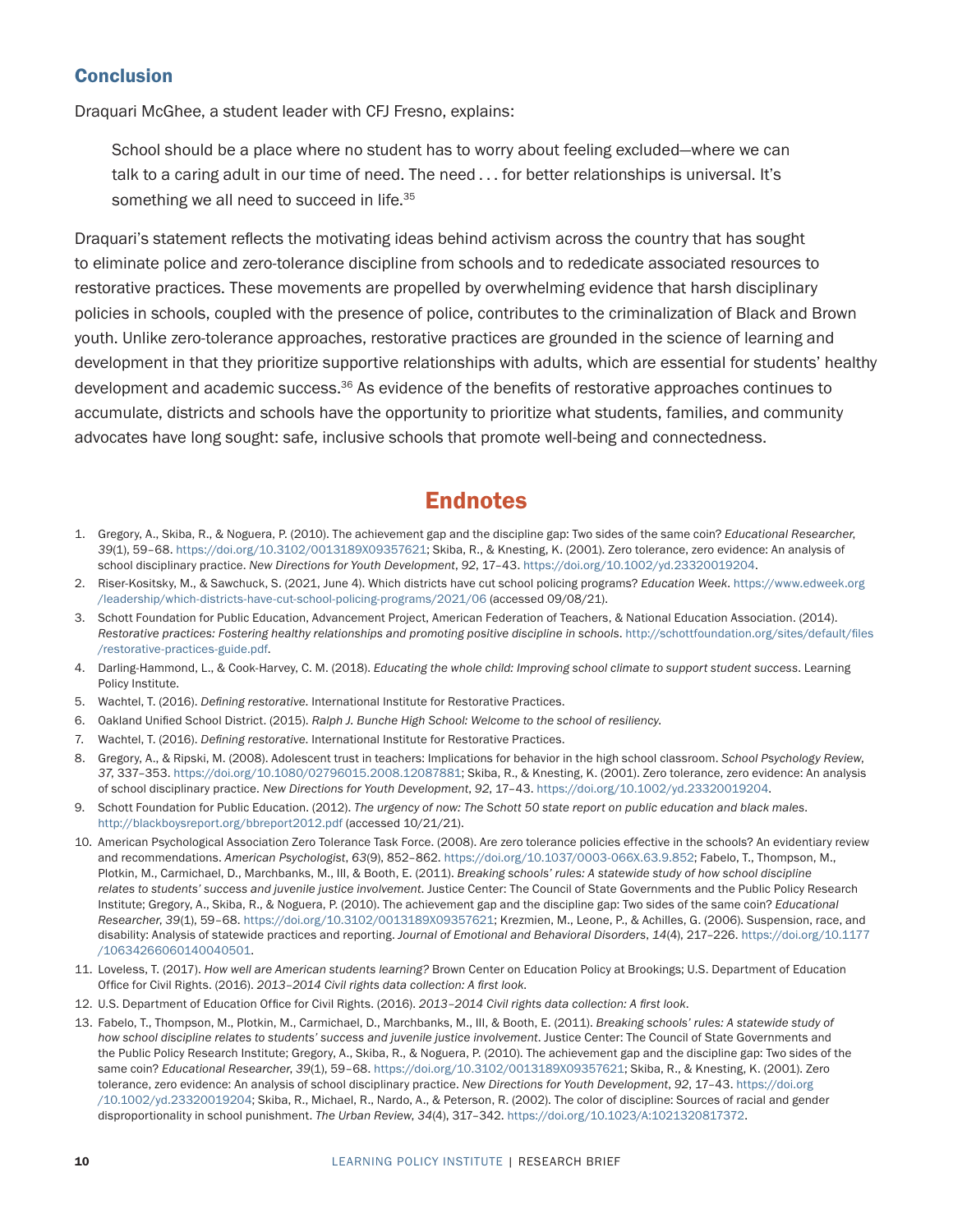- 14. Losen, D., & Martinez, P. (2020). *Lost opportunities: How disparate school discipline continues to drive differences in the opportunity to learn*. Learning Policy Institute and the Center for Civil Rights Remedies at the UCLA Civil Rights Project; Skiba, R., Horner, R., Chung, C., Rausch, M.K., May, S., & Tobin, T. (2011). Race is not neutral: A national investigation of African American and Latino disproportionality in school discipline. *School Psychology Review*, *40*(1), 85–107. <https://doi.org/10.1080/02796015.2011.12087730>; Skiba, R., & Knesting, K. (2001). Zero tolerance, zero evidence: An analysis of school disciplinary practice. *New Directions for Youth Development*, *92*, 17–43. [https://doi.org/10.1002](https://doi.org/10.1002/yd.23320019204) [/yd.23320019204.](https://doi.org/10.1002/yd.23320019204)
- 15. Kupchik, A. (2010). *Homeroom Security: School Discipline in an Age of Fear*. New York University Press. [https://doi.org/10.18574/nyu](https://doi.org/10.18574/nyu/9780814748206.001.0001) [/9780814748206.001.0001;](https://doi.org/10.18574/nyu/9780814748206.001.0001) Nolan, K. (2011). *Police in the Hallways: Discipline in an Urban High School*. University of Minnesota Press. <https://doi.org/10.5749/minnesota/9780816675524.001.0001>.
- 16. American Psychological Association Zero Tolerance Task Force. (2008). Are zero tolerance policies effective in the schools? An evidentiary review and recommendations. *American Psychologist*, *63*(9), 852–862.<https://doi.org/10.1037/0003-066X.63.9.852>.
- 17. American Psychological Association Zero Tolerance Task Force. (2008). Are zero tolerance policies effective in the schools? An evidentiary review and recommendations. *American Psychologist*, *63*(9), 852–862.<https://doi.org/10.1037/0003-066X.63.9.852>.
- 18. Lewis, S. (2009). *Improving school climate: Findings from schools implementing restorative practices*. International Institute for Restorative Practices; McCold, P. (2002). *Evaluation of a restorative milieu: CSF Buxmont school/day treatment programs 1999–2001*. International Institute for Restorative Practices E-Forum; McMorris, B. J., Beckman, K. J., Shea, G., Baumgartner, J., & Eggert, R. C. (2013). *Applying restorative practices*  to Minneapolis Public Schools students recommended for possible expulsion: A pilot program evaluation of the Family and Youth Restorative *Conference Program*. School of Nursing and the Healthy Youth Development–Prevention Research Center, Department of Pediatrics, University of Minnesota.
- 19. Armour, M. (2013). *Ed White Middle School restorative discipline evaluation: Implementation and impact 2012/2013*. Institute for Restorative Justice and Restorative Dialogue; Baker, M. (2009). *DPS Restorative Justice Project: Year three*. Denver Public Schools; Davis, F. (2014). Discipline with dignity: Oakland classrooms try healing instead of punishment. *Reclaiming Children and Youth*, *23*(1), 38–41; Fronius, T., Darling-Hammond, S., Persson, H., Guckenburg, S., Hurley, N., & Petrosino, A. (2019). *Restorative justice in U.S. schools: An updated review*. WestEd Justice & Prevention Research Center; González, T. (2015). "Socializing Schools: Addressing Racial Disparities in Discipline Through Restorative Justice" in Losen, D. (Ed.). *Closing the School Discipline Gap: Equitable Remedies for Excessive Exclusion* (pp. 151–165). Teachers College Press; Hashim, A., Strunk, K., & Dhaliwal, T. (2018). Justice for all? Suspension bans and restorative justice programs in the Los Angeles Unified School District. *Peabody Journal of Education*, *93*(2), 174–189.<https://doi.org/10.1080/0161956X.2018.1435040>; Jain, S., Bassey, H., Brown, M., & Kalra, P. (2014). *Restorative justice in Oakland schools: Implementation and impacts* (prepared for the U.S. Department of Education Office for Civil Rights). Oakland Unified School District; Sumner, D., Silverman, C., & Frampton, M. (2010). *School-based restorative justice as an alternative to zero-tolerance policies: Lessons from West Oakland*. University of California, Berkeley, School of Law.
- 20. Augustine, C. H., Engberg, J., Grimm, G. E., Lee, E., Wang, E. L., Christianson, K., & Joseph, A. A. (2018). *Can restorative practices improve school climate and curb suspensions? An evaluation of the impact of restorative practices in a mid-sized urban school district*. RAND Corporation. [https://doi.org/10.7249/RR2840.](https://doi.org/10.7249/RR2840)
- 21. Acosta, J., Chinman, M., Ebener, P., Malone, P. S., Phillips, A., & Wilks, A. (2019). Evaluation of a whole-school change intervention: Findings from a two-year cluster-randomized trial of the Restorative Practices Intervention. *Journal of Youth and Adolescence*, *48*, 876–890. [https://](https://doi.org/10.1007/s10964-019-01013-2) [doi.org/10.1007/s10964-019-01013-2](https://doi.org/10.1007/s10964-019-01013-2); Brown, M. (2017). Being heard: How a listening culture supports the implementation of schoolwide restorative practices. *Restorative Justice: An International Journal*, *5*(1), 53–69. <https://doi.org/10.1080/20504721.2017.1294792>; Fronius, T., Darling-Hammond, S., Persson, H., Guckenburg, S., Hurley, N., & Petrosino, A. (2019). *Restorative justice in U.S. schools: An updated review*. WestEd Justice & Prevention Research Center; González, T. (2012). Keeping kids in school: Restorative justice, punitive discipline, and the school to prison pipeline. *Journal of Law & Education*, *41*(2), 281–335; Gregory, A., Clawson, K., Davis, A., & Gerewitz, J. (2016). The promise of restorative practices to transform teacher-student relationships and achieve equity in school discipline. *Journal of Educational and Psychological Consultation*, *26*(4), 325–353. [https://doi.org/10.1080/10474412.2014.929950;](https://doi.org/10.1080/10474412.2014.929950) McMorris, B. J., Beckman, K. J., Shea, G., Baumgartner, J., & Eggert, R. C. (2013). *Applying restorative practices to Minneapolis Public Schools students recommended for possible expulsion: A pilot program evaluation of the Family and Youth Restorative Conference Program*. School of Nursing and the Healthy Youth Development–Prevention Research Center, Department of Pediatrics, University of Minnesota; Mirsky, L., & Wachtel, T. (2007). *The Worst School I've Ever Been To*: Empirical evaluations of a restorative school and treatment milieu. *Reclaiming Children and Youth: The Journal of Strength-Based Interventions*, *16*(2), 13–16.
- 22. McMorris, B. J., Beckman, K. J., Shea, G., Baumgartner, J., & Eggert, R. C. (2013). *Applying restorative practices to Minneapolis Public Schools students recommended for possible expulsion: A pilot program evaluation of the Family and Youth Restorative Conference Program*. School of Nursing and the Healthy Youth Development–Prevention Research Center, Department of Pediatrics, University of Minnesota.
- 23. Gregory, A., Clawson, K., Davis, A., & Gerewitz, J. (2016). The promise of restorative practices to transform teacher-student relationships and achieve equity in school discipline. *Journal of Educational and Psychological Consultation*, *26*(4), 325–353. [https://doi.org/10.1080/10474412](https://doi.org/10.1080/10474412.2014.929950) [.2014.929950](https://doi.org/10.1080/10474412.2014.929950).
- 24. Augustine, C. H., Engberg, J., Grimm, G. E., Lee, E., Wang, E. L., Christianson, K., & Joseph, A. A. (2018). *Can restorative practices improve school climate and curb suspensions? An evaluation of the impact of restorative practices in a mid-sized urban school district*. RAND Corporation. [https://doi.org/10.7249/RR2840.](https://doi.org/10.7249/RR2840)
- 25. Acosta, J., Chinman, M., Ebener, P., Malone, P. S., Phillips, A., & Wilks, A. (2019). Evaluation of a whole-school change intervention: Findings from a two-year cluster-randomized trial of the Restorative Practices Intervention. *Journal of Youth and Adolescence*, *48*, 876–890. [https://doi.org/10](https://doi.org/10.1007/s10964-019-01013-2) [.1007/s10964-019-01013-2.](https://doi.org/10.1007/s10964-019-01013-2)
- 26. Darling-Hammond, S., Trout, L., Fronius, T., Cerna, R. (2021). *Can restorative practices bridge racial disparities in schools?* WestEd.
- 27. Oakland Unified School District. (n.d.). Restorative justice.<https://www.ousd.org/restorativejustice> (accessed 02/16/21).
- 28. Augustine, C. H., Engberg, J., Grimm, G. E., Lee, E., Wang, E. L., Christianson, K., & Joseph, A. A. (2018). *Can restorative practices improve school climate and curb suspensions? An evaluation of the impact of restorative practices in a mid-sized urban school district*. RAND Corporation. [https://doi.org/10.7249/RR2840.](https://doi.org/10.7249/RR2840)